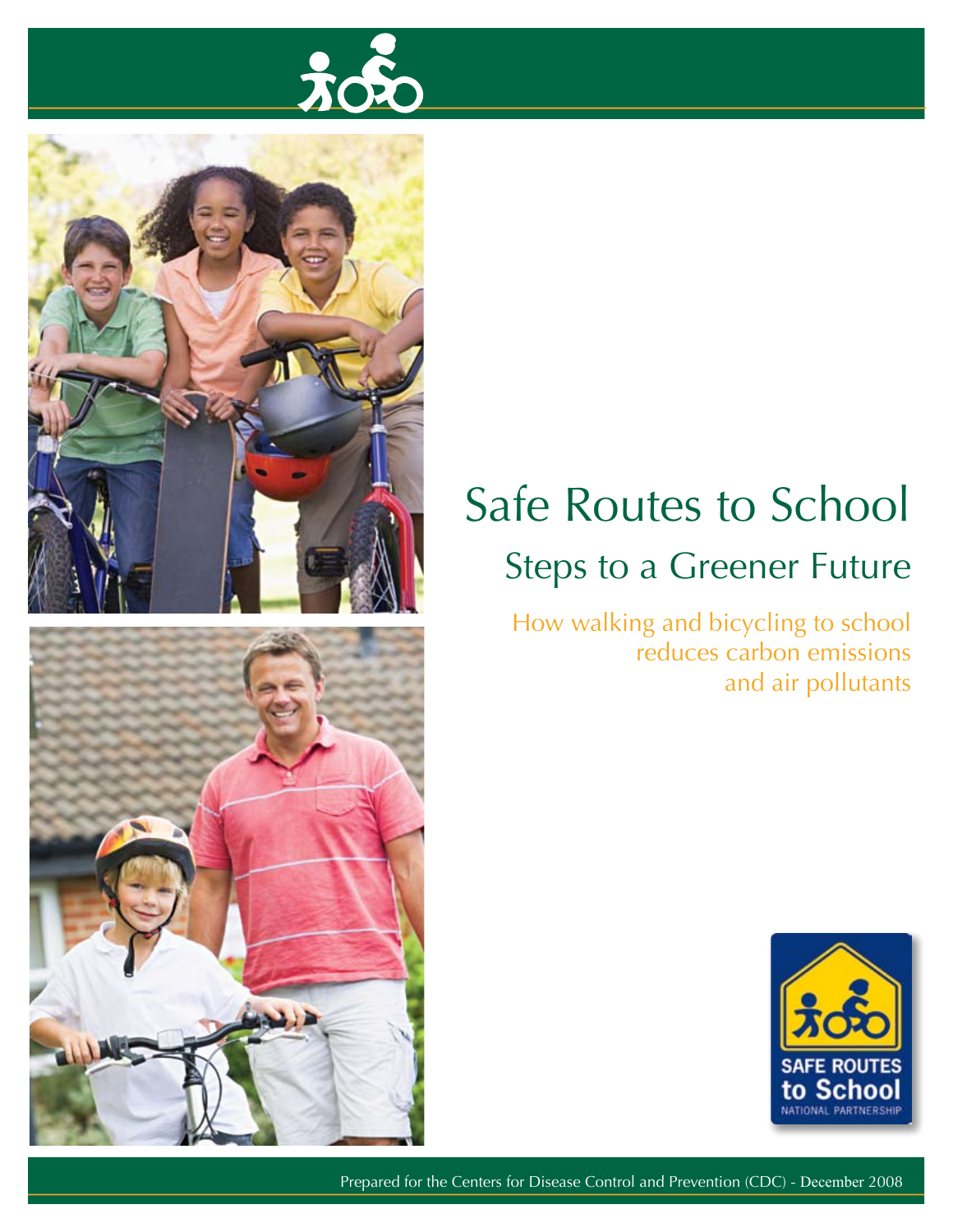## *Safe Routes to School*



### **Introduction**

Cumulatively, it is estimated that Americans will drive approximately 2.9 trillion miles in their cars and trucks in 2008.1 For each mile driven, cars and trucks produce carbon dioxide from burning fuel and emit other harmful and heat-trapping pollutants—contributing significant amounts of greenhouse gases to the atmosphere and impacting air quality. In fact, the transportation sector produced nearly one-third (29 percent) of all U.S. greenhouse gas emissions in 2006 and greenhouse gas emissions from transportation are increasing more quickly than other sectors.2 The transportation sector in the United States accounts for more carbon dioxide emissions than any other nation's entire economy, except for China.3 These emissions of carbon dioxide and other pollutants are having a negative impact on our children, our communities, and our planet.

Scientists have demonstrated the link between increased levels of carbon dioxide and other greenhouse gases and the Earth's temperature. The "greenhouse effect" describes how the presence of heat-trapping gases such as carbon dioxide, methane and nitrogen oxide causes the temperature of the Earth's surface to rise. As levels of greenhouse gases in the atmosphere increase, the warming effect intensifies. Scientists have documented an increase in surface temperatures of approximately 1.4 degrees Fahrenheit between 1900 and 2005, with the last decade being the hottest in the past 150 years. While there could be many contributing factors for this temperature increase, scientists are increasingly identifying the rise in emissions of carbon dioxide and other greenhouse gases from activities like the burning of fossil fuels from automobiles and deforestation as the primary factors.4 In 2007, the United Nations Intergovernmental Panel on Climate Change recommended decreasing global greenhouse gas emissions by 50 to 85 percent by 2050 to limit detrimental effects of climate change.5 If left unchecked, rising temperatures are predicted to lead to changing weather patterns, rising sea levels, stronger hurricanes, and more.

There is also strong evidence linking air pollution produced by traffic—such as hydrocarbons and nitrous oxides, which combine to form ozone, and carbon monoxide—to public health problems like asthma, other chronic respiratory illnesses, and certain cancers.6 For children, the risks are even greater. Studies have shown that children living within a third of a mile of a freeway not only were more likely to have asthma, but also had reductions in lung function, which is a risk factor for respiratory and

cardiovascular disease later in life.7 More recently, researchers highlighted the danger that children face in school—where they spend a significant amount of time—by determining that approximately one in three U.S. public schools are located in "air pollution danger zones," within a quarter-mile of highways.<sup>8</sup>

Clearly, reducing air pollutants and carbon emissions is in our best interest for creating a sustainable and healthy future, and will take wide-ranging solutions at all levels of our government and economy. No one solution will be able to solve a problem of this magnitude. However, one easy way for individuals to make a difference in reducing pollution and its effects on human and planetary health is to decrease the number of miles they drive, which will reduce emissions of carbon dioxide and other harmful pollutants.

One federal program that is successfully encouraging families to substitute walking and bicycling for driving short trips is the Safe Routes to School program. First created in August 2005 through the SAFETEA-LU federal transportation bill, and funded at \$612 million over five years, Safe Routes to School focuses on making it safer and easier for more children to walk and bicycle to and from schools. Each state's Department of Transportation administers the program, and the bulk of the funding allows schools and communities to retrofit roads and build sidewalks, bike lanes, and pathways to improve safety for children walking or bicycling to school. A smaller portion of funding supports walking and bicycling safety education, driver awareness campaigns, traffic enforcement, and promotional events to encourage more children to walk and bicycle. Already, more than 4,000 elementary and middle schools around the country are undertaking Safe Routes to School efforts thanks to funding from this popular federal program.

While Safe Routes to School is a relatively new program, many communities are already demonstrating the increase in walking and bicycling and a related decrease in traffic congestion and vehicle miles that can come from a focused and planned effort. This report profiles five communities that have made strides in reducing carbon dioxide emissions and harmful pollutants around schools through the implementation of Safe Routes to School programs.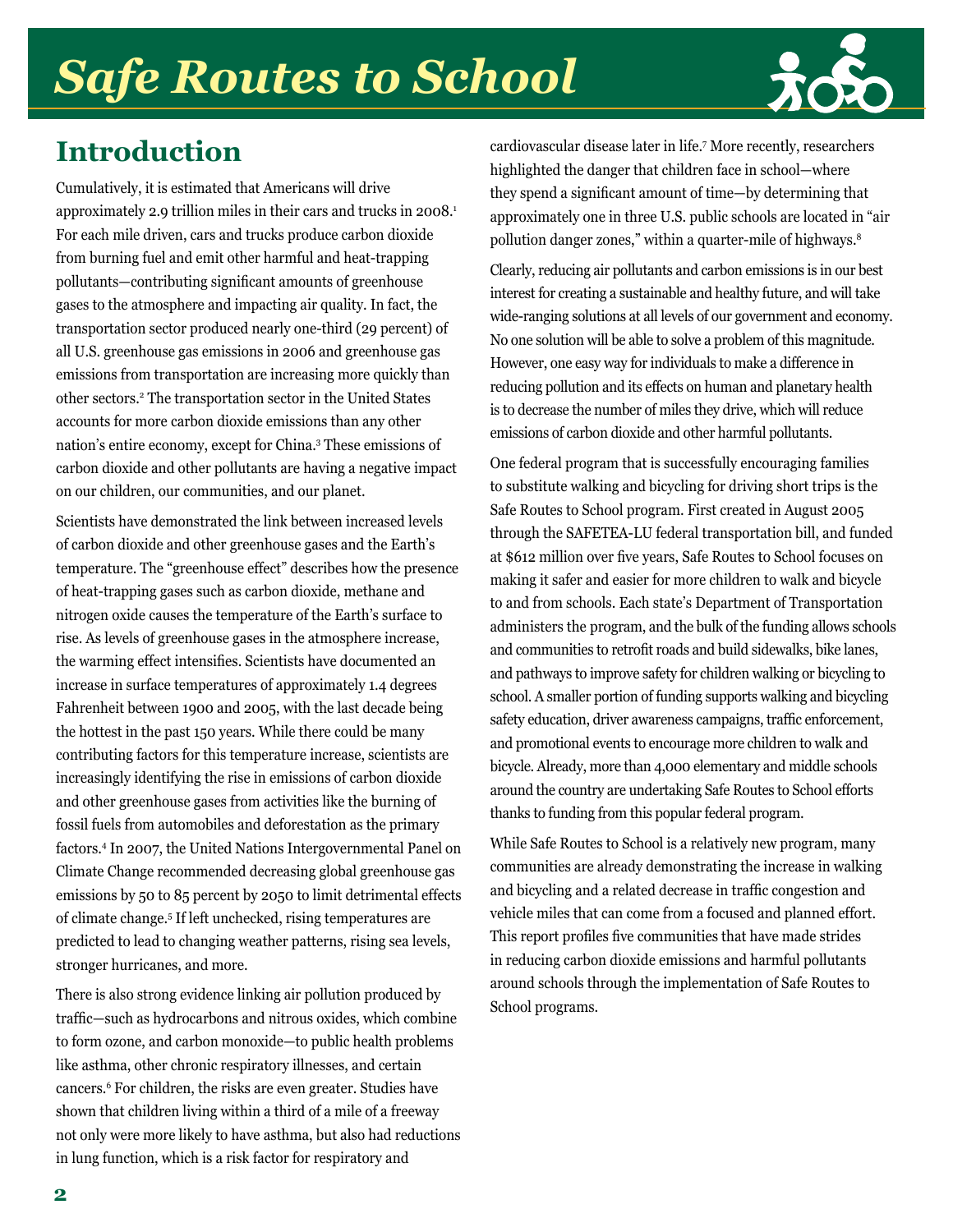### **Safe Routes to School**





- <sup>1</sup> "Traffic Volume Trends." US Department of Transportation, Federal Highway Administration, Office of Highway Policy Information, July 2008. Available at http://www.fhwa.dot.gov/ohim/ tytw/08iultyt/index.cfm.
- <sup>2</sup> "Greenhouse-Gas Emissions from the U.S. Transportation Sector: 1990-2003." United States Environmental Protection Agency, March 2006. Available at http://www.epa.gov/otaq/climate/ hasicinfo.htm.
- 3 Greene, David L. and Schafer, Andreas. "Reducing Greenhouse Gas Emissions from U.S. Transportation." Pew Center on Global Climate Change, May 2003. Available at http://www.pewclimate. org/global-warming-in-depth/all\_reports/reduce\_ghg\_from\_transportation.
- 4 "The Causes of Global Climate Change, Science Brief 1." Pew Center on Global Climate Change, updated August 2008. Available at http://www.pewclimate.org/docUploads/global-warmingscience-brief-augusto8.pdf.
- 5 "Climate Change 2007: Synthesis Report." Intergovernmental Panel on Climate Change. Available at http://www.ipcc.ch/pdf/assessment-report/ar4/syr/ar4\_syr.pdf.
- $^6$  McCubbin, D. and Delucchi, M. "Health Effects of Motor Vehicle Air Pollution," Institute of Transportation Studies, University of California-Davis, 1995.
- 7 Gauderman, W. J., E. Avol, F. Lurmann, N. Kuenzli, F. Gilliland, J. Peters and R. McConnell, "Childhood Asthma and Exposure to Traffic and Nitrogen Dioxide," Epidemiology, Volume 16, No. 6, November 2005. AND
- Gauderman, W.J., H. Vora, R. McConnell, K. Berhane, F. Gilliland, D. Thomas, F. Lurmann, E. Avol, N. Kunzli, M. Jerrett, and J. Peters, "Effect of exposure to traffic on lung development from 10 to 18 years of age: a cohort study," The Lancet, Volume 368, February 2007.
- 8 Appatova, A. S., Ryan, P., LeMasters, G., Grinshpun, S. "Proximal exposure of public schools and students to major roadways: a nationwide US survey," Journal of Environmental Planning and Management, Volume 51, Issue 5, 2008.
- 9 Based on estimate for 2008 enrollment in grades K-8, National Center for Education Statistics. http://nces.ed.gov/fastfacts/display.asp?id=65
- <sup>10</sup> McDonald, N. "Active Transportation to School: Trends among U.S. Schoolchildren, 1969-2001," American Journal of Preventive Medicine, Volume 32, Number 6, June 2007.
- <sup>11</sup> McDonald, N. "Active Transportation to School: Trends among U.S. Schoolchildren, 1969-2001," American Journal of Preventive Medicine, Volume 32, Number 6, June 2007.
- <sup>12</sup> Davis, T., Hale, M. "Public Transportation's Contribution to Greenhouse Gas Reduction." American Public Transit Association, September 2007. Available at http://www.apta.com/research/info/ online/climate change.cfm.
- <sup>13</sup> "Travel and environmental implications of school siting." US Environmental Protection Agency, EPA 231-R-03-004, October 2003. Available at http://www.epa.gov/smartgrowth/pdf/school\_ travel.pdf.
- <sup>14</sup> Watson M, Dannenberg AL. "Investment in Safe Routes to School projects: public health benefits for the larger community." Preventing Chronic Disease, Volume 5, Issue 3, July 2008. Available at http://www.cdc.gov/pcd/issues/2008/jul/pdf/07\_0087.pdf.
- <sup>15</sup> Lawrence D. Frank, James F. Sallis, et al. "Many Pathways from Land Use to Health" Journal of the American Planning Association, Volume 72, Issue 1, Winter 2006.

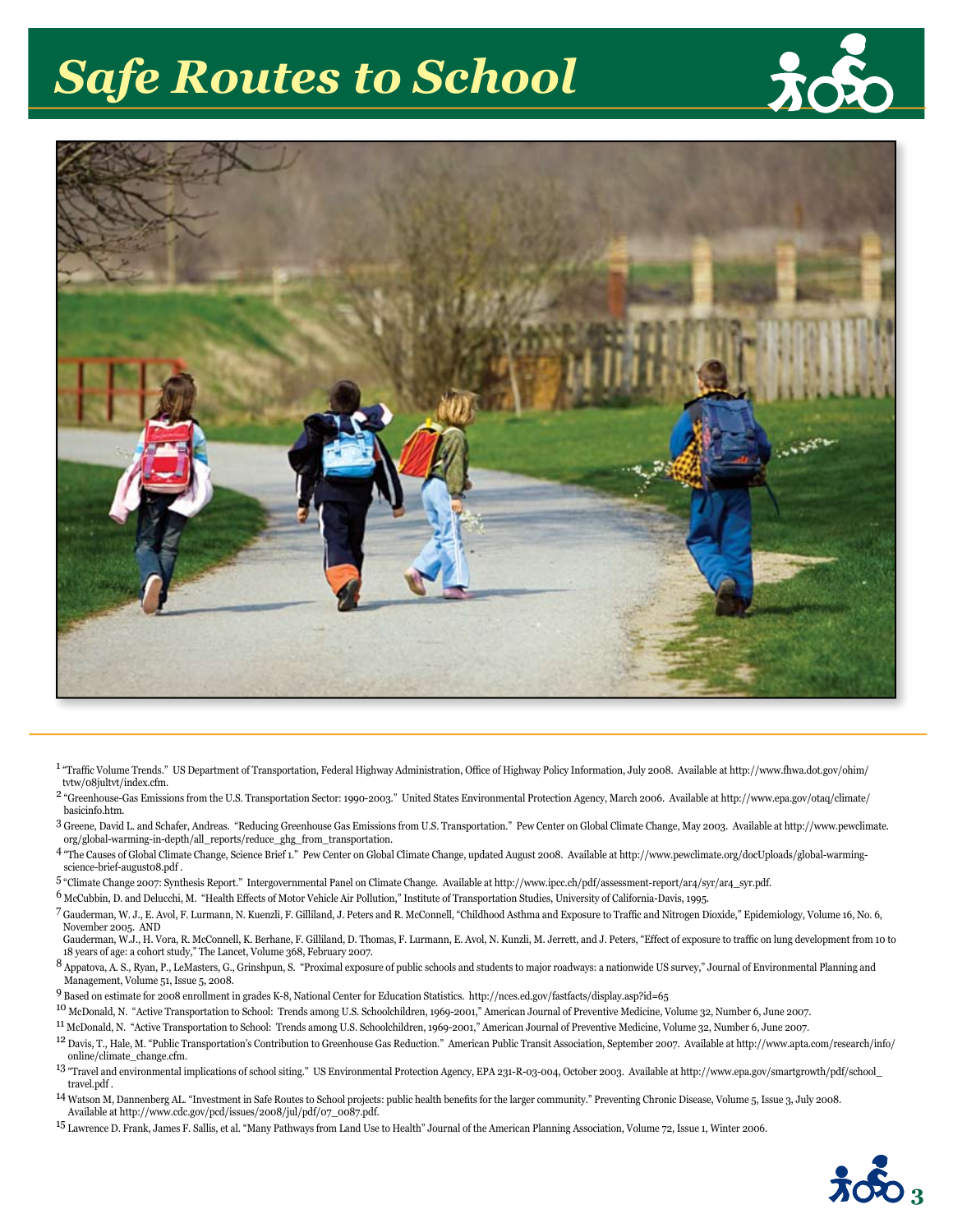## Columbia, Missouri



### **Program Description**

Columbia, Missouri is the fifth-largest city in Missouri, with a population of approximately 100,000 people. In a survey conducted in 2003, the PedNet Coalition, a local nonprofit, found that 80 percent of children living within a mile of their elementary school—who do not qualify for busing—were being driven to school, even though this is an easy distance to walk. To begin to increase the rate of walking and bicycling, in 2004, the PedNet Coalition began implementation of a Safe Routes to School program at a single school—Grant Elementary—using a patchwork of grant funding and volunteer staff.

The program has expanded over the years, due in large part to seven grants of federal Safe Routes to School funds, totaling \$95,925, awarded by the Missouri Department of Transportation. Ten elementary schools with a combined enrollment of 4,500 children are now participating in the Safe Routes to School initiative, with four schools newly joining in the fall of 2008. The city of Columbia also participates in the federal Nonmotorized Transportation Pilot Program (section 1807 of SAFETEA-LU) and that program has also directed some funds to improve sidewalks and make other walking and bicycling safety improvements in the vicinity of participating schools.

The backbone of the PedNet approach in Columbia is the "walking school bus" in which parents and volunteers walk groups of children from neighborhoods to and from schools. Walking school bus routes average approximately a mile in length. To allow children living further away to participate, one elementary school has added a drop-off point in a nearby park. School buses and parents drop off children at the park, and the children then walk approximately a third of a mile to school under the supervision of volunteers.

The PedNet Coalition uses a variety of methods to ensure that parents are aware of the walking school bus program. Their website, www.pednet.org, includes a program overview, a brochure, and an online registration form. Before school starts, there is a walking school bus table at the "Meet the Teacher" night at each participating elementary. Parents can sign up on the spot and pinpoint their home on large-scale maps that then allow the school to plot the walking school bus routes for the year. The city health department has also provided some social marketing funding that has allowed them to do focus groups and surveys to create more effective posters and newspaper and radio ads.



### **Environmental Linkage**

Columbia's Safe Routes to School efforts are motivated by a wide range of factors, including increasing physical activity, reducing gas consumption and pollution, and ensuring that children are ready to learn when they arrive at school. Parents have shown interest in environmental benefits from the Safe Routes to School program like air quality improvements and reducing traffic congestion around participating schools. However, children identified the environmental aspect of Safe Routes to School as a strong motivation for why they would consider walking or bicycling to school. In a survey of elementary students, the PedNet Coalition documented that children directly linked walking to school with helping the environment by cutting pollution and conserving fuel.

#### **Documenting the Environmental Impact**

At the ten elementary schools that have been participating since at least the 2007-08 school year, there are currently 350 registered participants for the walking school buses that operate daily. The PedNet Coalition estimates that 80 percent of those registered walk on a typical day. In addition, volunteers have noted that they see more children walking independently to school, and parents have commented that there is less traffic congestion outside of schools during drop-off and pick-up times, so participation is likely greater than the walking school bus numbers alone would indicate.

While the environmental impact of just one child choosing to walk or bicycle to school instead of being driven may not be significant, it does add up quickly. Given that 80 percent of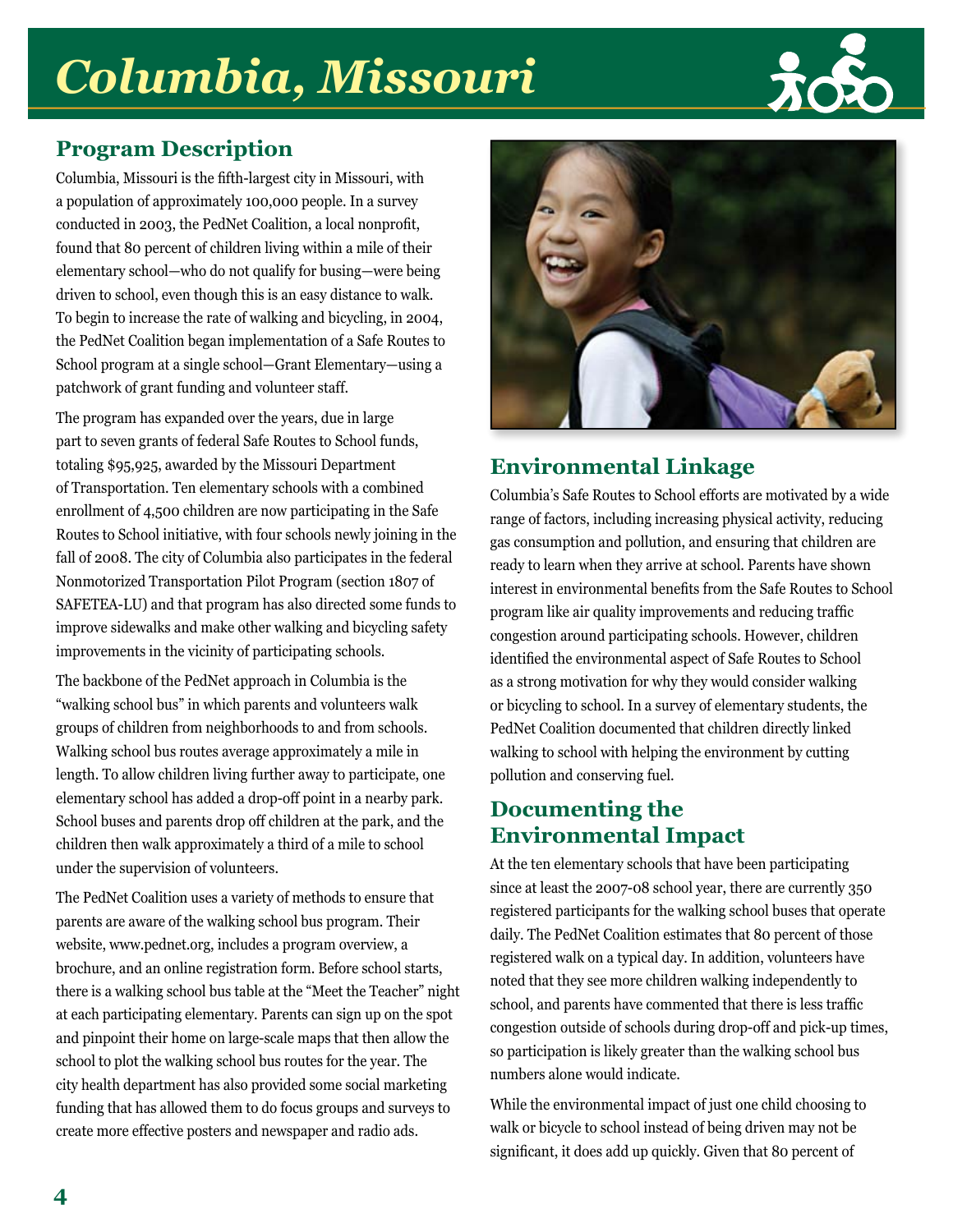## Columbia, Missouri



Columbia's students living within a mile of school were previously being driven, and that 80 percent of the 350 walking school bus registrants walk each day, an estimated 224 automobile miles per day are avoided by walking school bus participants just on the trip to school. That is a reduction of 40,320 miles each school year, producing 19 fewer tons of the greenhouse gas carbon dioxide and 1 less ton of other pollutants including carbon monoxide, hydrocarbons, and nitrous oxides. Approximately 20 to 30 percent of the students also walk or bicycle home from school, further increasing the environmental impact. (Note: All calculations for greenhouse gas and pollutant reductions were made utilizing the US Environmental Protection Agency's estimates of average annual emissions per vehicle mile, available at http://www.epa.gov/otaq/consumer/f00013.htm. Average trip lengths were based on interviews with school officials with each community profiled. The trip length, number of children participating, and number of school days in the year together equal the number of vehicle miles saved.)

### **Growing the Green Benefits**

There's also great potential for growth of the Safe Routes to School and walking school bus program in Columbia. There are still 1,000 children living within a mile of the participating schools—representing another 640 vehicle miles per day just for the trip to school if children participate at similar levels as in the current program—that are not currently registered for the walking school bus. Participation has doubled in a year's time, and Columbia expects interest will continue to grow. Plus, as additional funds become available, the walking school bus program could expand to the 15 additional elementary and middle schools that are not currently participating.



Walking School Bus on the way in Columbia

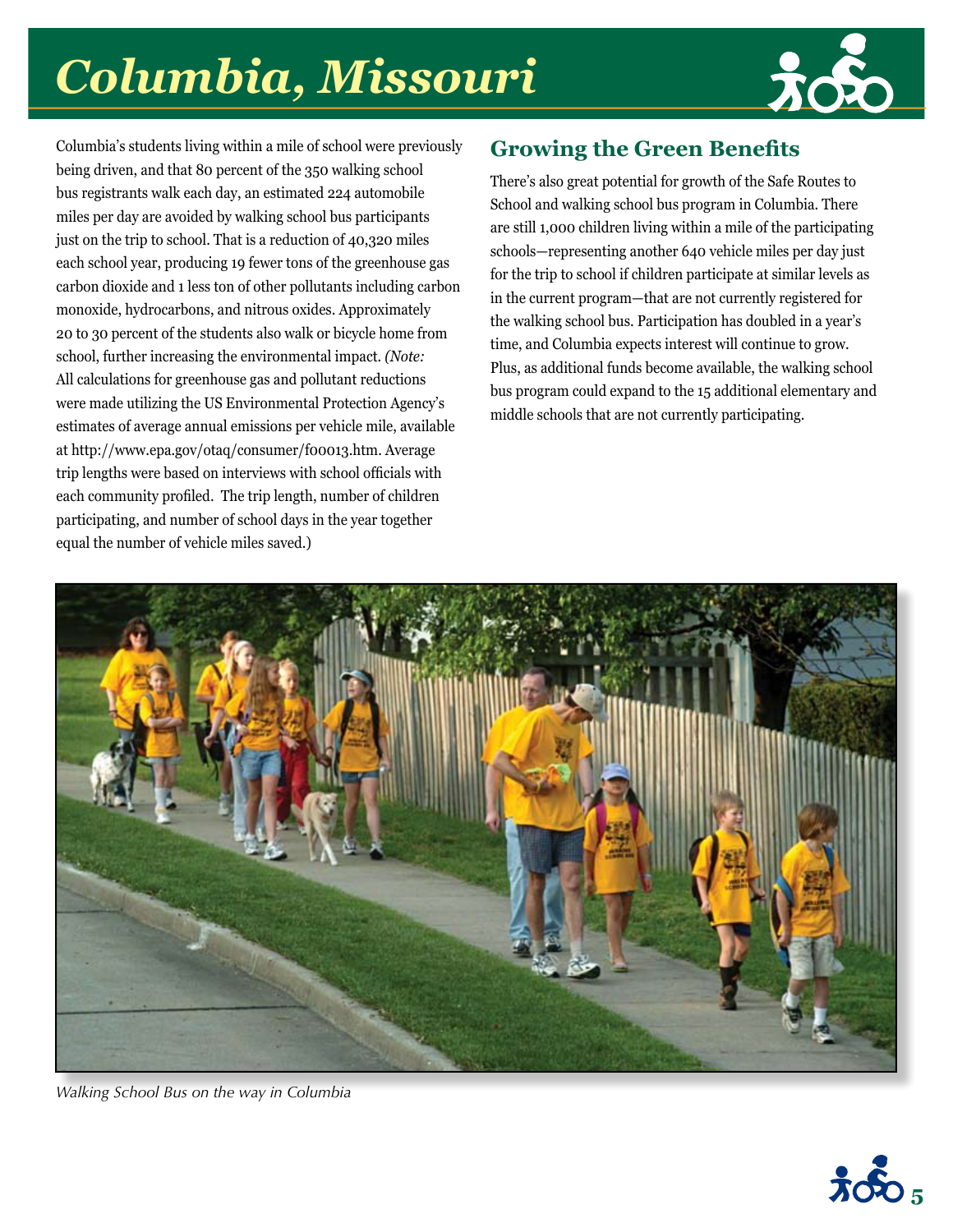### **Las Cruces, New Mexico**



### **Program Description**

Located in arid south-central New Mexico, Las Cruces is a midsized city of approximately 82,000 people that was an early adopter of the Safe Routes to School concept. The Las Cruces Metropolitan Planning Organization (MPO) began researching the concept and first convened a Safe Routes to School steering committee in September 2005, a year before the state of New Mexico began implementing the federal Safe Routes to School program. The steering committee was widely cast and included engineering and planning officials, school administrators and transportation directors, parents, and representatives from law enforcement. The steering committee ultimately decided that the best way to proceed was to start a pilot program at one area school. Principal Andrea Fletcher of Hillrise Elementary in Las Cruces volunteered her school as the test site.

As the MPO did not have a specific grant or budget to support the pilot program at Hillrise Elementary, the steering committee focused on improvements that could be made using city resources and on activities that could be carried out by volunteers. Beginning in April 2006, employees from the city's Public Works and Facilities Departments added crosswalks, repaired sidewalks, cleared branches overhanging sidewalks and obscuring signs, and restriped a major road to reduce vehicle speeds.

With important safety improvements in place, implementation of education, encouragement and enforcement activities began for the 2006-2007 school year. The police department posted a crossing guard at a major intersection and increased enforcement activities in the school zones. Children learned bicycle and pedestrian safety through safety CDs provided by the Federal Highway Administration and through a bike rodeo that had 100 percent participation. The school encouraged parents to allow their children to walk and bicycle through promotional means such as the school's monthly newsletter. And, the city's Information Technology Department used its GIS software to generate safe walking and bicycling route maps for the school.

#### **Environmental Linkage**

When the Las Cruces MPO and the steering committee began meeting, they considered a number of potential benefits from undertaking a Safe Routes to School program. One study that was an important factor was the October 2003 Environmental Protection Agency report on the environmental impact of school siting. The report documented that schools that were not



Scooters are fun in Las Cruces

designed to facilitate walking and bicycling had higher rates of traffic congestion, resulting in higher levels of air pollution and related negative impacts on children's health.

#### **Documenting the Environmental Impact**

As part of the pilot program, Hillrise Elementary conducted surveys at the beginning and end of the 2006-2007 school year. The survey documented a 7.3 percentage point reduction in trips to school made by the family car—from 85.4 percent to 78.1 percent, equivalent to 38 fewer cars arriving at school each morning to drop children off. Assuming an average trip length of three-quarters of a mile, that is a reduction of 5,130 miles driven on trips to school throughout the school year—which equates to a reduction of 2 tons of carbon dioxide and 283 pounds of other harmful pollutants like hydrocarbons, nitrous oxides, and carbon monoxide.

### **Growing the Green Benefits**

Since Hillrise Elementary began its Safe Routes to School program before there was much information about best practices, and given the time it takes to change people's habits, it's understandable that the benefits in the first year were modest. There is documented room for growth—an estimated 60 percent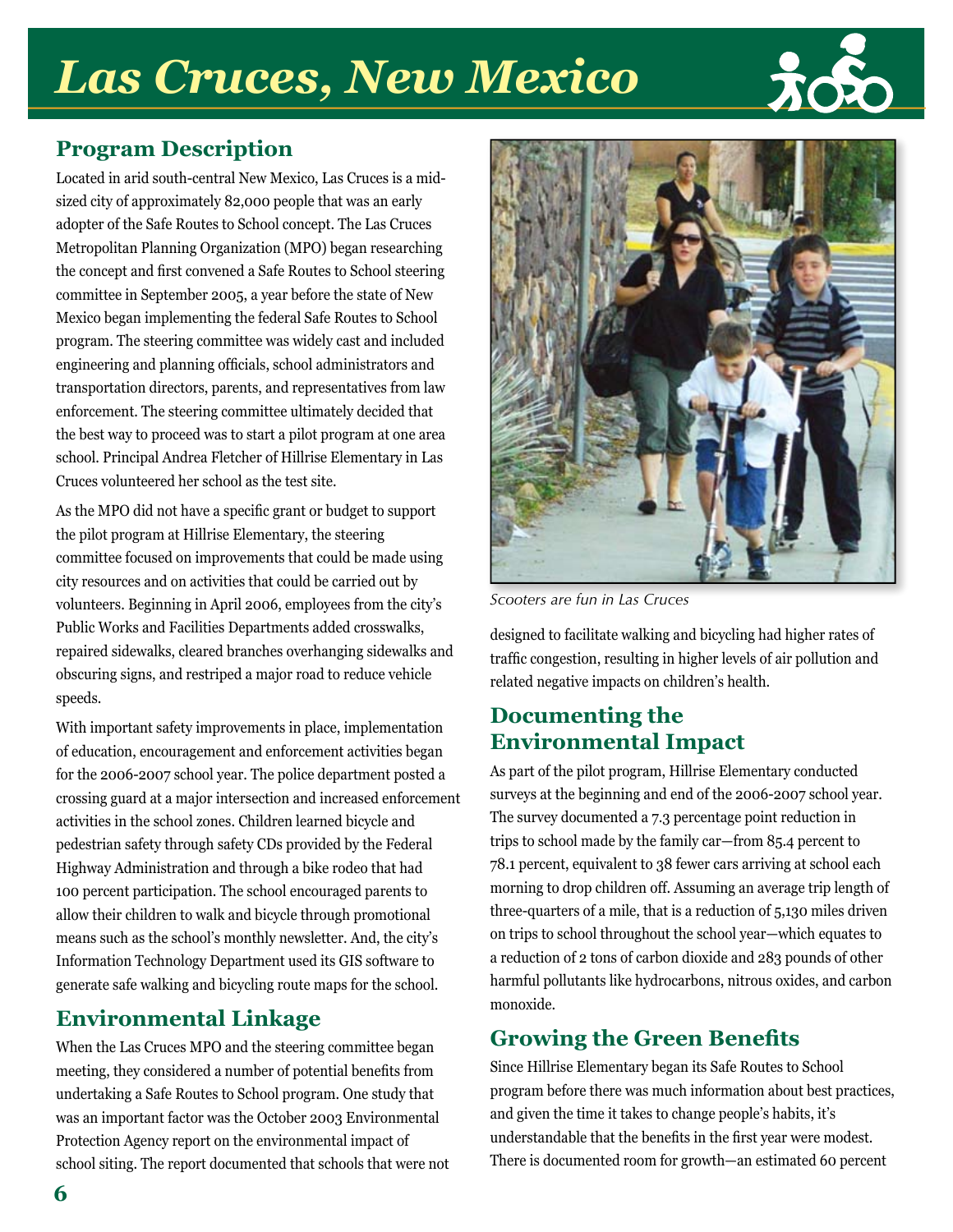### **Las Cruces, New Mexico**



of students live within a one-mile radius of the school. While additional surveys have not yet been conducted since the end of the 2006-2007 school year, the principal at Hillrise Elementary notes that the rate of children walking and bicycling to school has continued to increase, and traffic is likewise decreasing around the school.

Funding from the federal Safe Routes to School program, awarded by the New Mexico Department of Transportation, is allowing Las Cruces to expand upon the initial results at Hillrise Elementary. In March 2008, Hillrise Elementary received a grant of \$27,460 to continue their Safe Routes to School program and install much-needed bicycle racks. Two other schools in Las Cruces-Camino Real Middle School and Mesilla Elementaryreceived 2008 planning grants of \$15,000 each to develop Safe Routes to School action plans.

On a larger scale, the pilot at Hillrise has garnered support from the Las Cruces Public School Board, superintendent, and safety and transportation directors. The Las Cruces MPO now is preparing to undertake a school district-wide Safe Routes to School survey. Results from the survey will allow the school district to map the results, analyze transportation patterns on a school by school basis, and develop a district-wide Safe Routes to School action plan. The MPO is currently in negotiations with the New Mexico Department of Transportation to secure federal funding for a full-time Safe Routes to School coordinator for the entire MPO area, including the Las Cruces Public School District.

The magnitude of the environmental benefits experienced at Hillrise Elementary will be multiplied as the MPO seeks to expand Safe Routes to School to the 17,000 students at the 31 elementary and middle schools across Las Cruces. Assuming a similar change in the school drop-off patterns experienced at Hillrise, implementing Safe Routes to School at the Las Cruces K-8 schools would lead to a reduction of 167,535 vehicle miles, 77 tons of carbon dioxide, and five tons of other pollutants just in the first year of the program.



Las Cruces families walk to school

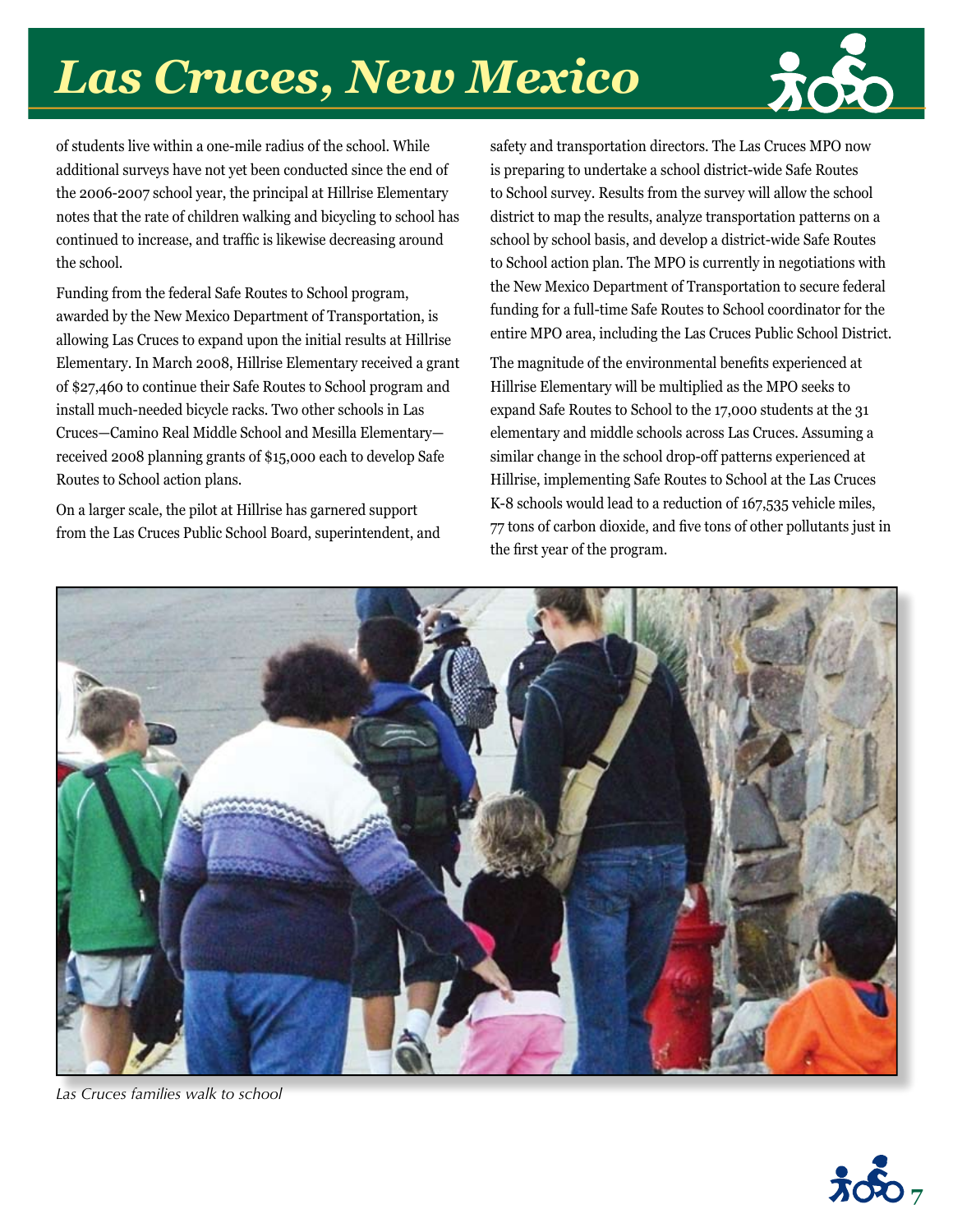### Longmont, Colorado



### **Program Description**

Three elementary schools in Longmont, Colorado-Burlington, Eagle Crest, and Sanborn-are recent converts to Safe Routes to School. Located near Boulder, Longmont is demonstrating the power of innovative technology to inspire more children to walk and bicycle to school.

Through the Freiker (Frequent Biker) program, children who register their interest in walking and bicycling to school are equipped with radio-frequency ID tags to attach to their bike helmets or backpacks. Each morning before school, a walker or bicycler "rings in" by riding or walking underneath a "Freikometer," a solar-powered, wireless device that logs which children walked or bicycled to school that day. The logs are uploaded immediately to a website, www.freiker.org, allowing school officials to analyze in real-time how many children are walking or wheeling to school each day, and to calculate related information such as distance traveled, minutes of physical activity gained, and reductions of carbon dioxide emissions. Children who participate in the Freiker program can also earn prizes based on how frequently they walk and bicycle to school, building excitement and enthusiasm among students. The Freiker program is currently implemented in eight schools throughout Longmont and Boulder, using a portion of five grants totaling more than \$270,000 awarded by the Colorado Department of Transportation with federal Safe Routes to School funds.

Freiker was first implemented at Crest View Elementary in Boulder, Colorado during the 2004-2005 school year and word of its success spread quickly to parents in neighboring towns and cities. The Safe Routes to School program in Longmont, Colorado began in April 2008 with a trial run at Burlington Elementary. Before the program began, only about a dozen children were bicycling to school regularly. During the month and a half before school let out for the summer, the Freiker program averaged 60 participants per day, a five-fold increase.

Based on the test run at Burlington Elementary, Eagle Crest and Sanborn were selected to join Burlington in implementing the Freiker program for the 2008-2009 school year. Sanborn Elementary, in particular, was very much in need due to high traffic volumes around the school at drop-off and pick-up times. In the afternoons, parents idled their cars near the school for up to 20 minutes waiting for their children, and then drove just a few blocks home. Parents actively complained about the traffic



Passing under 'Freikometer' in Longmont

congestion, but were not willing to let their children walk and bicycle because of the volume of traffic and fears about safety.

All three elementary schools kicked off the year with bicycle and pedestrian safety classes. They also hold weekly drawings for small prizes in which three or four children who walked or bicycled that day win a small prize. The drawings are held on random days so that children are encouraged to walk or bicycle every day, increasing the chance of earning a prize. Longmont has also set up drop-off points, called "Freiker stops," in neighborhoods around the school so that children with longer commutes can walk and bicycle in groups.

### **Environmental Linkage**

For the Safe Routes to School organizers in Longmont, physical activity and health were the primary motivators for launching the program, as a response to increasing rates of childhood obesity and diabetes. However, as the program has expanded, the environmental aspect is becoming a larger motivating factor. Families are starting to think about their carbon footprints, and how to cut back on fuel costs. One family at the original Freiker site in Crest View Elementary has posted a chart in their garage to log each trip and method of transit taken, in an effort to get the whole family to reduce their reliance on the family car.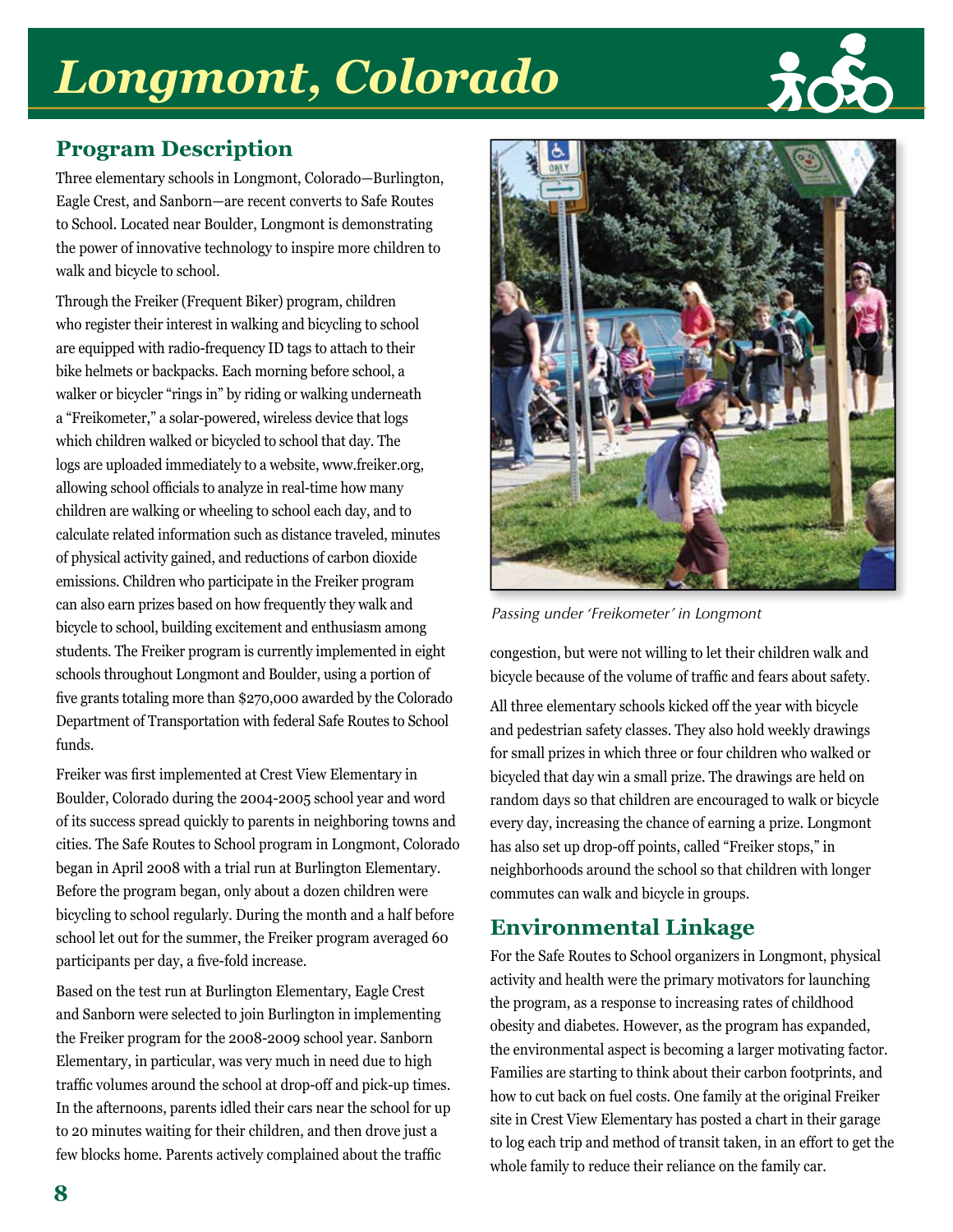### Longmont, Colorado



#### **Documenting the Environmental Impact**

While a Safe Routes to School program normally takes a year or two to grow participation levels, the three schools at Longmont have jumped right out of the gate due to strong promotion and word-of-mouth from Freiker participants in other towns. Plus the "cool factor" of the Freiker technology helps generate excitement among children about participating. At Eagle Crest Elementary, on average 199 of the school's 450 children are walking or bicycling each day, and there is a line of children on foot and bicycle waiting their turn to ring-in at the Freikometer. At Sanborn Elementary, over 40 percent of students at the school are now walking and bicycling every day, and the school's traffic problems have evaporated. And at Burlington, where children tend to live further from the school, an average of 56 children are walking or riding to school each day.

Since the beginning of the 2008-2009 school year, all three schools collectively are averaging a total of 414 children walking or bicycling both to and from school each day—one-third of the student population-generating 22,430 "people-powered" trips to school and home in just six weeks time. Over the course of

the year, assuming a similar level of participation, this will save parents approximately 149,040 miles of driving. This equates to a savings of 68 tons of carbon dioxide and 4 tons of other pollutants including carbon monoxide, hydrocarbons, and nitrogen dioxide.

### **Growing the Green Benefits**

The three schools at Longmont are the newest additions to the Freiker family. Five other schools in the Boulder area, as well as a school in Eugene, Oregon and another in Madison, Wisconsin, also utilize the Freiker program. At Crest View Elementary, where participation has doubled in three years time to 20 percent of all students, children logged over 10,000 bicycling trips to school during the 2006-07 and 2007-08 school year. Foothill Elementary in Boulder grew from approximately 32 rides to school per day in its first year of implementation to 45 rides per day in the second year—and the rate of growth continues to increase. Eldorado K-8 School in Superior, Colorado jumped from an average of 21 rides to school per day last year to 74 rides per day this year. And, all but a handful of these children also walk or bicycle home, doubling the benefits.



Freiker participant posing with newly won iPod in Colorado

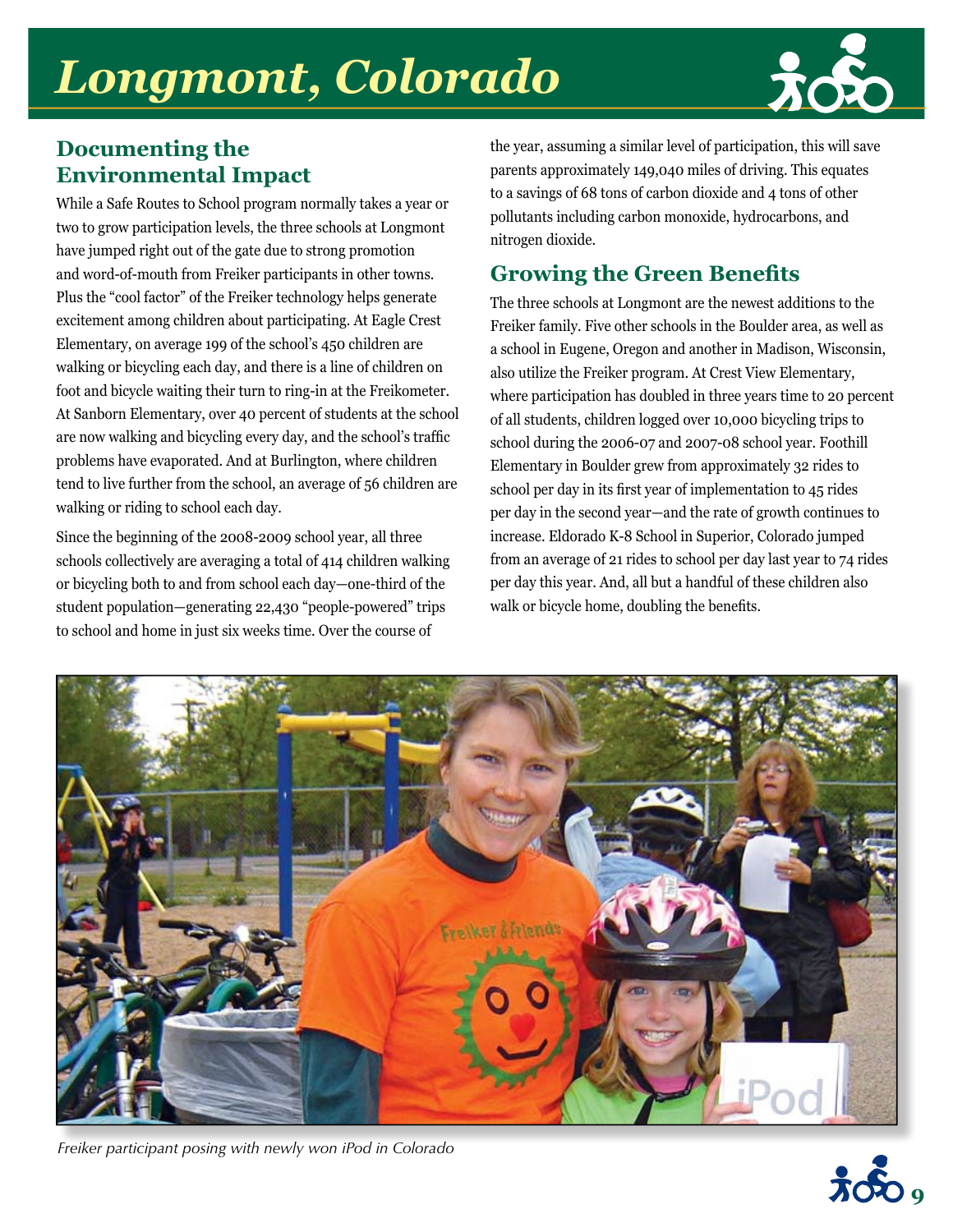## **Marin County, California**



### **Program Description**

Marin County, California, a suburb of San Francisco, is a national leader in the Safe Routes to School movement. In 2000, the Marin County Bicycle Coalition was selected as one of two national pilot programs by the National Highway Traffic Safety Administration to demonstrate the benefits of Safe Routes to School programs. The nine schools that participated in the initial pilot experienced a 57 percent increase in the number of children walking and bicycling and a 29 percent decrease in the number of children arriving alone in a car during the first year.

The success of the initial pilot in Marin County helped spur the creation of the federal Safe Routes to School program and helped secure passage of a county-wide half-cent sales tax to support transportation and Safe Routes to School efforts within Marin County. The Transportation Authority of Marin now manages the county's Safe Routes to School program, which reaches 90 percent of the county's public schools. All noninfrastructure activities are supported by the local sales tax and implemented through a sub-contract to the Marin County Bicycle Coalition. Infrastructure improvements have been funded by \$2.3 million in federal Safe Routes to School grants, awarded by the California Department of Transportation, plus state funds and local funds from the sales tax.

Marin County's Safe Routes to School program uses a multipronged approach. Each school identifies a team leader who receives supplies, support, technical assistance and training throughout the school year to help them implement the program. Task forces, which encompass groups of participating schools organized by city or school district, engage key stakeholders to develop school travel plans and select the right promotional events and classroom materials for their school. Trained instructors provide traffic safety education and tie walking and bicycling to health and the environment.

Schools have access to traffic safety tools to help them partner with law enforcement to increase the police presence around schools and to educate drivers about driving safely near schools. Marin County has also developed a number of innovative promotional campaigns that have been replicated around the country, including a "Frequent Rider Miles" contest which rewards students who regularly walk or bike to school.



California family riding to school

### **Environmental Linkage**

Most residents in Marin County are conscious of minimizing their impact on the environment. A major selling point for the Safe Routes to School program is that it can help reduce climate change and offset the fuel crisis. Several of the Safe Routes to School lesson plans and promotional programs have an environmental theme. For example, in one participating middle school, students developed a slide presentation detailing the environmental impact of driving and making the case for individuals to walk and bicycle more often.

Each spring, participating schools can implement a pollution punch card contest. Each time a child walks or bicycles to school, a "pollution gremlin" is "punched out" of their Safe Routes to School card, leaving behind a clean air scene, and showing how pollution was prevented. When the card is completed, the child receives a small prize and is entered into a drawing for a larger prize.

#### **Documenting the Environmental Impact**

As a well-established Safe Routes to School program, Marin County has many years of results to draw upon and has conducted evaluations of the program's performance and impact. Looking at data for an individual year is revealing. The 2004-05 evaluation, conducted by Nelson/Nygaard Consulting, looked specifically at the environmental aspect of the Safe Routes to School program. At that time, 37 schools participated with over 16,000 students enrolled. During the course of the school year, the percentage of children arriving and leaving school in a family car dropped from 55 percent to 42 percent—equaling 4,250 fewer car trips per day. The evaluators calculated that, based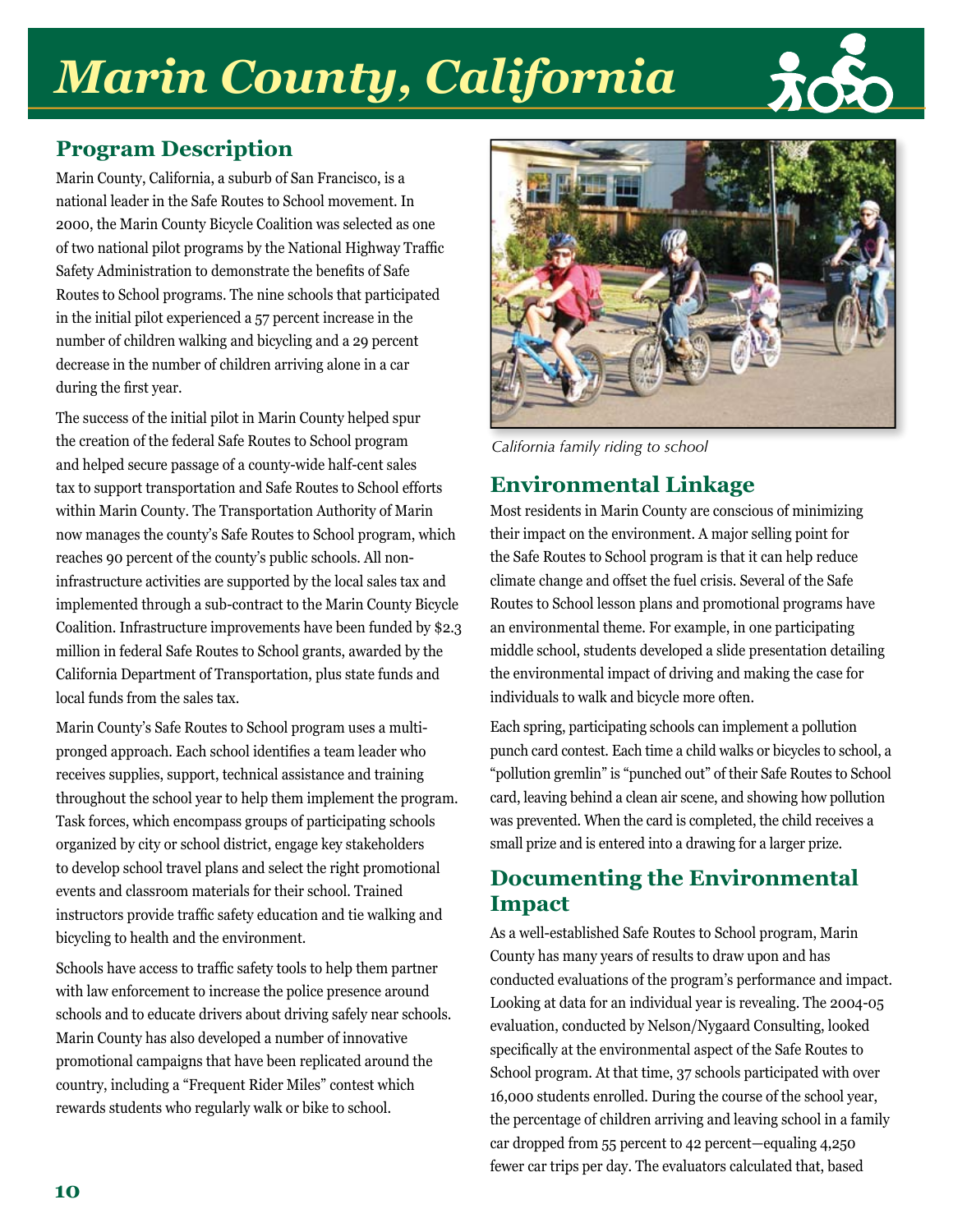# **Marin County, California**

on the average length of the school commute and factoring in a round trip for the family car, that a total of 2.6 million vehicle miles were reduced over the course of the school year by the Safe Routes to School program. That is an annual reduction of 1,190 tons of carbon dioxide emissions and 72 tons of other pollutants, including carbon monoxide, nitrous oxides, and hydrocarbons.

### **Growing the Green Benefits**

Promising trends on how to multiply the impact of reducing vehicle miles traveled at individual schools has emerged in the evaluations. It was found that schools using the new pollutionprevention punch card discussed above saw a nearly threetimes greater reduction in single-student car trips over the course of the school year than schools that were not implementing that program.

The pollution punch-card idea is being rolled out on a national level through a partnership with Cool the Earth. The nonprofit organization works to encourage children to do their part to lessen their impact on the environment, including turning down the heat, switching to compact fluorescent light bulbs, and walking or bicycling to school. Cool the Earth is creating a pollution punch-card modeled after Marin County's Safe Routes to School program that includes a wide range of greenhouse-gas reducing actions children can take.



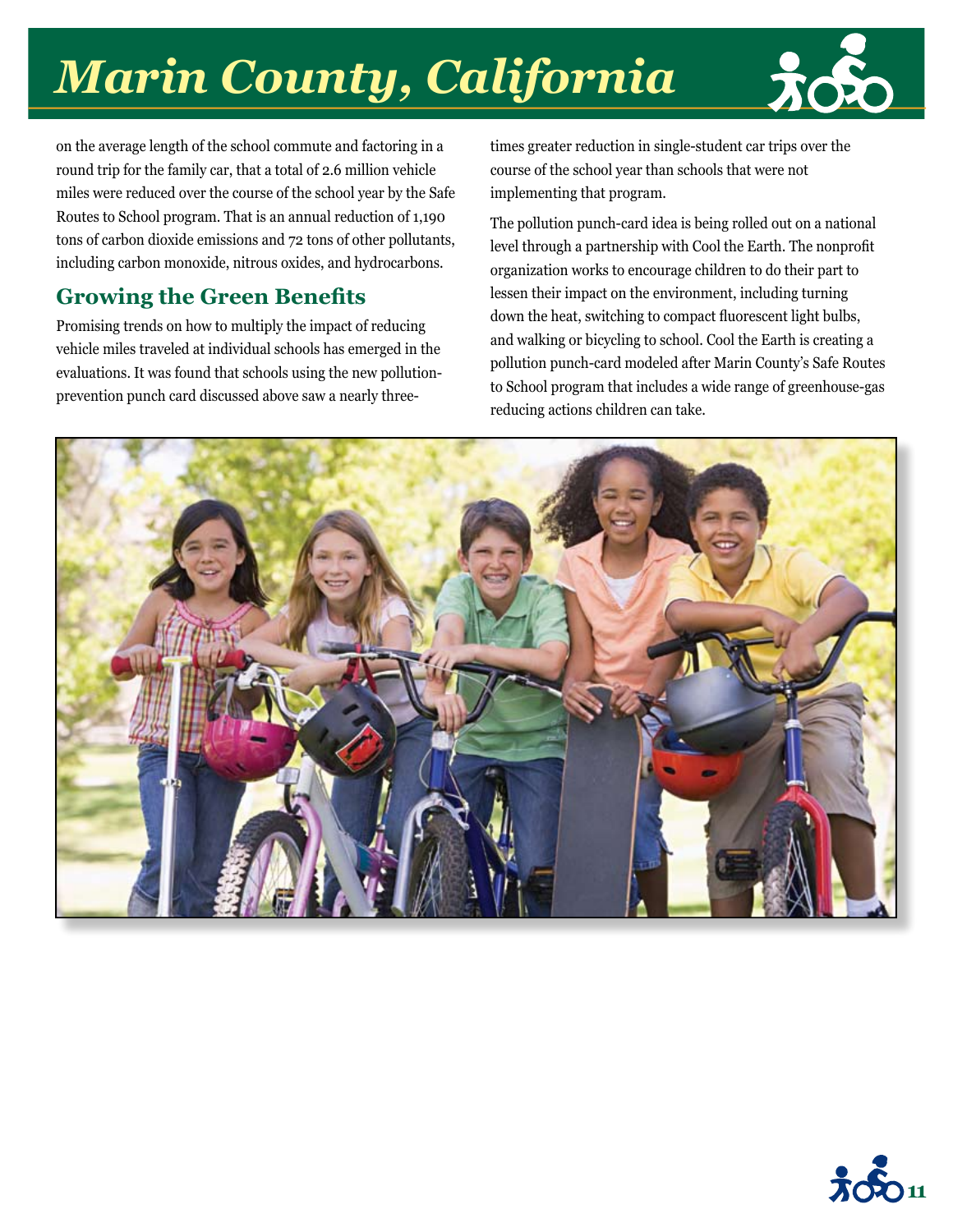## **Windsor, Vermont**



### **Program Description**

Windsor is a small town in eastern Vermont, with a population of less than 4,000 people. As nearly 75 percent of students live within two miles of the local school, State Street School is an ideal candidate for a Safe Routes to School program. The Vermont Agency of Transportation awarded State Street School a two-year planning grant in 2006. The grant included the services of a planning consultant, support from the Southern Windsor County Regional Planning Commission, and up to \$1,000 a year for small expenses like prizes and incentives for encouragement events.

The Commission and the consultant helped State Street School develop and administer surveys to identify parent concerns, assess traffic conditions, and analyze the walkability of areas surrounding the school. The parent survey allowed them to understand that the top parent concerns were focused on the speed of cars, unsafe sidewalks, and "stranger danger." As a result, starting with the 2006-07 school year, the school created walking school buses to ensure that children could walk or bicycle safely under adult supervision. Interested parents came to a meeting to discuss the concept, and gathered around maps to identify routes for the walking school buses. For children living further away, the school created a drop-off spot at the fairgrounds and other locations along the walking school bus routes. Parent volunteers escort all of the walking school buses on "Walking" Wednesdays." The local police department also stepped up patrols around the school and posted "slow down, kids walking" signs to reduce vehicle speeds.

Now, at the beginning of each school year, parent information packets include details about the walking school bus routes and drop-off points. Children in fifth and sixth grade are often engaged as "junior patrols" to help younger children in the walking school bus stay together and safe. Children at the school are enthusiastic about the program, and can't wait for Wednesday to arrive each week.

Parent volunteers also were invited to join a Safe Routes to School planning group to pinpoint areas that needed traffic safety improvements for future grant applications. As a result, State Street School was awarded an infrastructure grant for \$204,000 to build a sidewalk near the school, put a safety barrier between a sidewalk and the road in an especially high-traffic, high-speed area, and to install speed signs to remind drivers to slow down.



Students celebrate Walking Wednesdays in Windsor

### **Environmental Linkage**

The Windsor program was started by the physical education teacher, who was interested in getting children to exercise more. Naturally, the health aspect is a strong component for how the program is advertised and implemented. However, in introducing the program to parents, Windsor Safe Routes to School advocates found that many parents were also interested in and motivated by the air quality improvements that could come from reducing traffic around the school. And children in the Windsor school system learn about the environment in their classes and are inspired to take action. Many parents have shared that their children are coming home at night and talking about how they can be more "green"-walking and bicycling to school is a natural fit.

#### **Documenting the Environmental Impact**

State Street School documented student travel modes before their grant began, and at the end of the first school year (2006-07). In just one school year, impressive shifts were documented. The percentage of children walking to and from school each day increased from only 14 percent to one-third of all studentsnearly a 250 percent increase. Drop-offs from the family car decreased ten percentage points, representing an average of 23 fewer cars each morning. Assuming a one-mile travel distance each way for the trip to and from school, the school's efforts led to a reduction of 8,280 miles per school year, 4 tons of carbon dioxide, and 457 pounds of other pollutants. This does not include the impact of Walking Wednesdays, which has motivated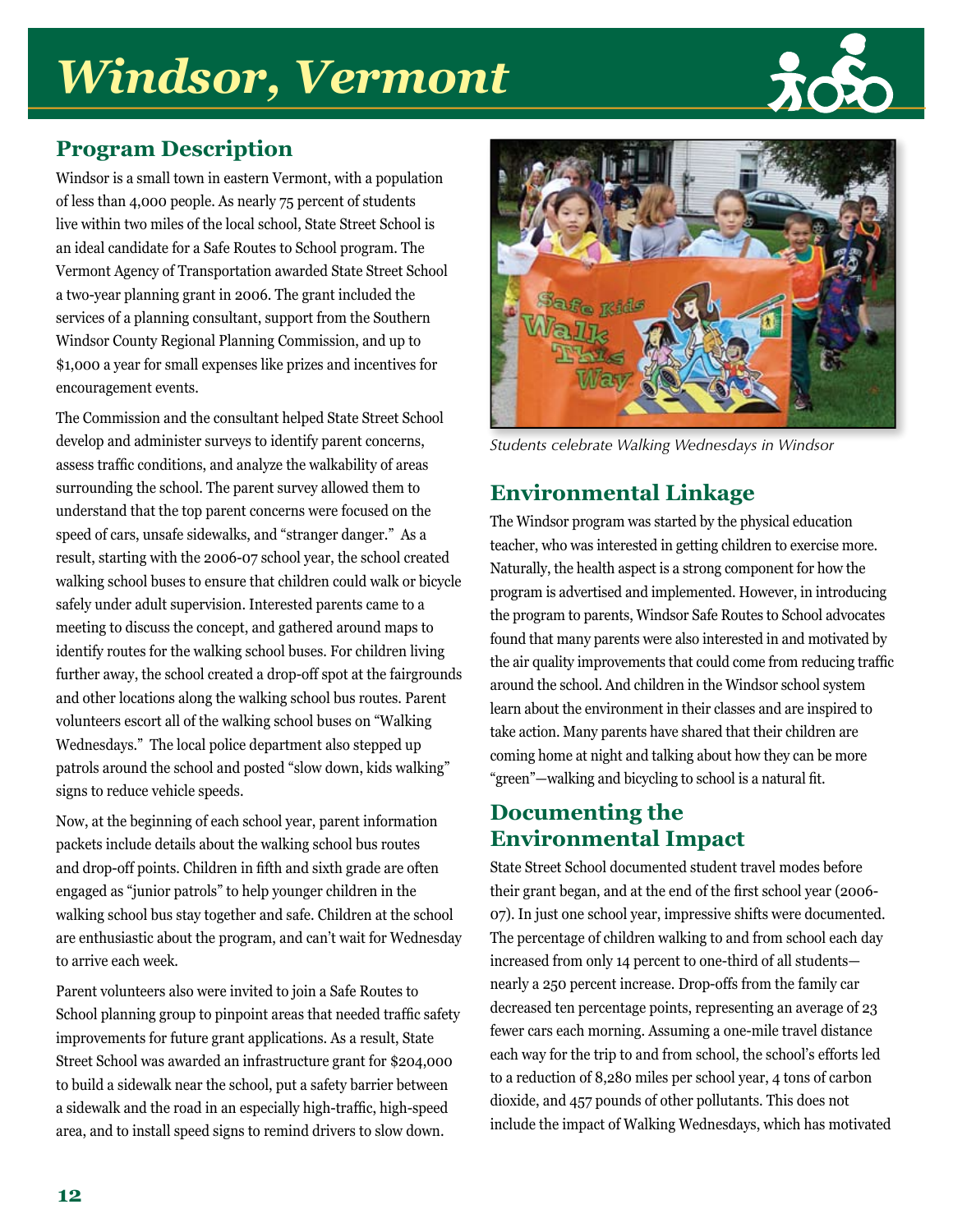## *Windsor, Vermont*



even more children to walk. It is reasonable to assume that car drop-offs were reduced even further during these weekly celebrations, but counts specific to Wednesdays are not available and thus are not included in the aforementioned calculation.

### **Growing the Green Benefits**

While most of the adults in the town walked to school when they were young, safety concerns and perceptions had prompted most parents in Windsor to drive their children to school. Through a planned, multi-pronged effort, State Street School was able to make great progress on addressing parent concerns and reversing the driving trend. The Southern Windsor County Regional Planning Commission conducted traffic counts at four streets around the school that serve as primary entry points in October 2006, before the program began, and again in May

2008, at the end of the grant period. The traffic counts showed a decline of 2 percentage points in auto traffic around the school in the morning, and an 8.9 percentage point decrease in the afternoons. On Walking Wednesdays, traffic in some of the count locations dropped an additional 20 percentage points. In addition to the reduction in traffic, a decrease in vehicle speeds was also documented. In the four measurement locations around the school, vehicle speeds decreased an average of five miles per hour, down from 26 miles per hour to 21 miles per hour.

While the initial planning grant has ended, State Street School is continuing its walking school bus program. School officials also hope that the sidewalk and safety improvements that will soon be constructed will continue to build on their previous successes and encourage even more parents to allow their children to walk and bicycle to school.



## *Conclusion*

It is clear that the Safe Routes to School program holds great promise for reducing carbon emissions and air pollutants. The five case studies documented in this report demonstrate initial promising successes, and show how one school's effort often spreads to additional nearby schools, furthering the environmental impact.

Calculations of reductions in carbon dioxide and pollutants in this report are intentionally conservative. Except in the case of Marin County, vehicle mile calculations only assume savings from a one-way car trip to or from school. If parents are driving children to school and then driving back home, the impact of eliminating a trip to or from school would be doubled. In addition, many parents picking up children sit in idling cars while waiting for school to let out, piping more emissions into the air. Given the lack of local data about idling times and frequency, this is not accounted for in any of the sites profiled. Finally, the emission savings are likely greater than noted as cars produce more emissions on short trips, while engines are still cold. As most trips to school are short cold-starts, this is likely to be the case, but is difficult to account for and so is not included in the calculations.

Nationally, there is a lot of room for growth in the number of children walking and bicycling to schools. Approximately 9.9 million children9 (25 percent) currently live within one mile of their school, and only half of them currently walk or bicycle. Another 6.3 million children (16 percent) live within one to two miles of their school, and just 12 percent of them currently walk or bicycle to school. Half of children attending school in the U.S. are dropped off in the family car.10

If Safe Routes to School programs can change the habits of just 20 percent of the children living within two miles of school and get them to walk or bicycle to and from school instead of being driven, it would save an estimated 4.3 million miles of car travel per school day nationally. That's a total of 777 million vehicle miles during a school year—the equivalent of taking over 60,000 cars off the road entirely for a year, and keeping 356,000 tons of carbon dioxide and 21,500 tons of other pollutants out of the nation's air.

If our nation could return to the 1969 levels of walking and bicycling to school, in which 85 percent of children living within one mile and 50 percent of those living within one to two miles of schools walked or bicycled,<sup>11</sup> the environmental benefits would be *(con't on back page)*